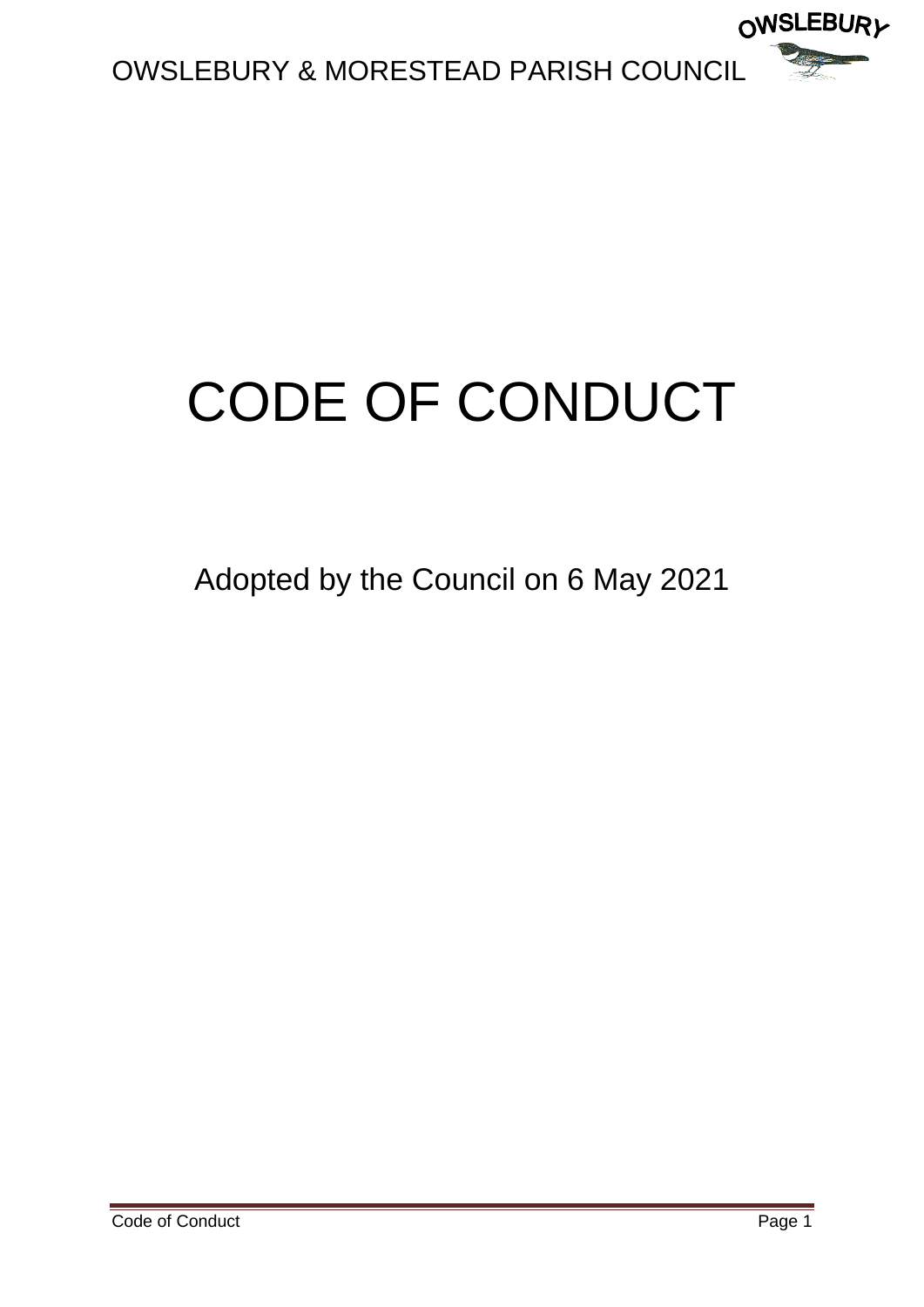

## **Joint statement**

The role of councillor across all tiers of local government is a vital part of our country's system of democracy. It is important that as councillors we can be held accountable and all adopt the behaviours and responsibilities associated with the role. Our conduct as an individual councillor affects the reputation of all councillors. We want the role of councillor to be one that people aspire to. We also want individuals from a range of backgrounds and circumstances to be putting themselves forward to become councillors. As councillors, we represent local residents, work to develop better services and deliver local change. The public have high expectations of us and entrust us to represent our local area; taking decisions fairly, openly, and transparently. We have both an individual and collective responsibility to meet these expectations by maintaining high standards and demonstrating good conduct, and by challenging behaviour which falls below expectations. Importantly, we should be able to undertake our role as a councillor without being intimidated, abused, bullied or threatened by anyone, including the general public.

This Code has been designed to protect our democratic role, encourage good conduct and safeguard the public's trust in local government.

# **Purpose of the Code of Conduct**

The purpose of this Code of Conduct is to assist you, as a councillor, in modelling the behaviour that is expected of you, to provide a personal check and balance, and to set out the type of conduct that could lead to action being taken against you. It is also to protect you, the public, fellow councillors, local authority officers and the reputation of local government. It sets out general principles of conduct expected of all councillors and your specific obligations in relation to standards of conduct. The LGA encourages the use of support, training and mediation prior to action being taken using the Code. The fundamental aim of the Code is to create and maintain public confidence in the role of councillor and local government.

## **General principles of councillor conduct**

Everyone in public office should uphold the Seven Principles of Public Life, also known as the Nolan Principles.

In accordance with the public trust placed in me, on all occasions:

- I act with integrity and honesty
- I act lawfully
- I treat all persons fairly and with respect; and
- I lead by example and act in a way that secures public confidence in the role of councillor.

In undertaking my role:

- I impartially exercise my responsibilities in the interests of the local community
- I do not improperly seek to confer an advantage, or disadvantage, on any person
- I avoid conflicts of interest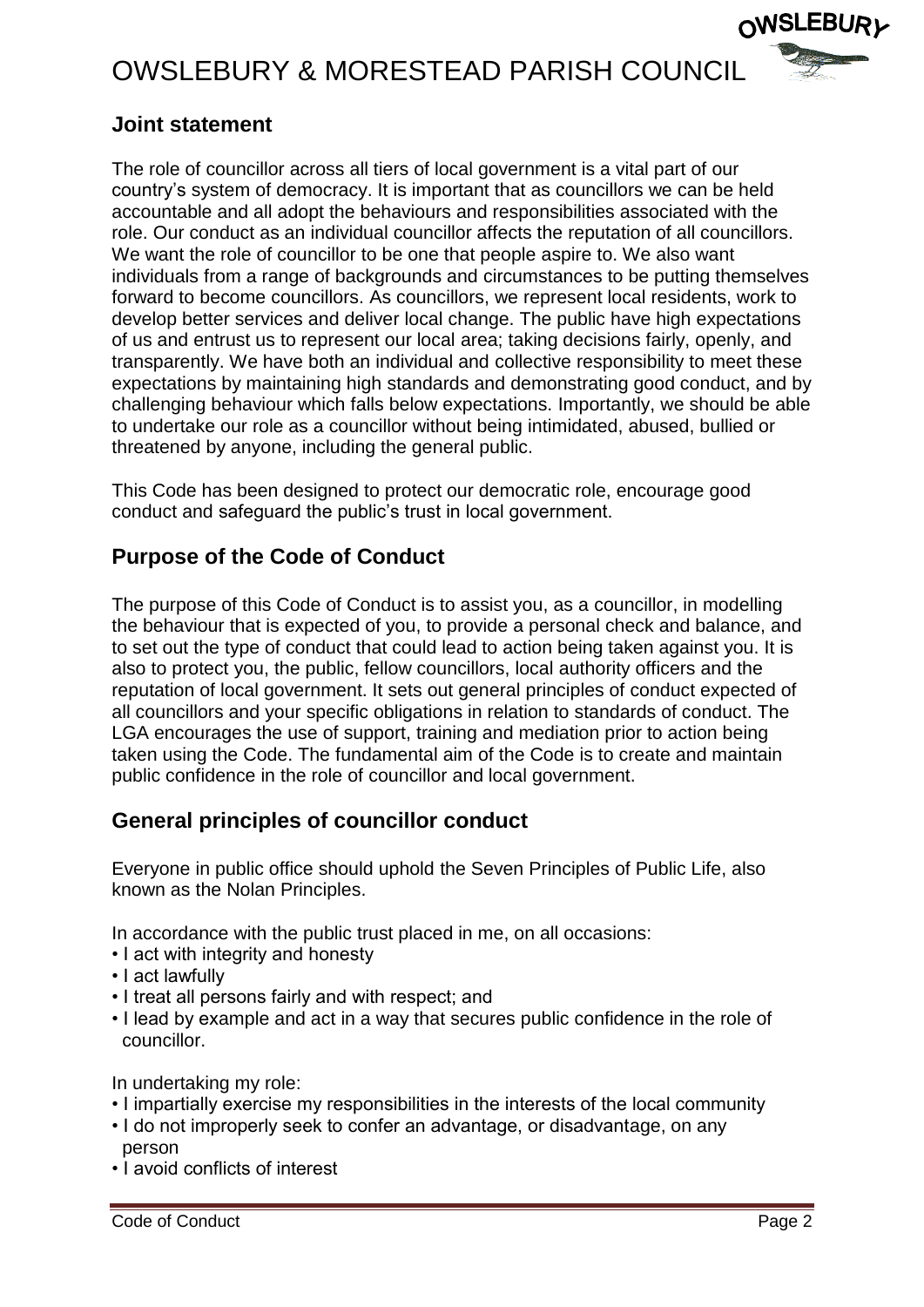- I exercise reasonable care and diligence; and
- I ensure that public resources are used prudently in accordance with my local authority's requirements and in the public interest.

## **Application of the Code of Conduct**

This Code of Conduct applies to you as soon as you sign your declaration of acceptance of the office of councillor or attend your first meeting as a co-opted member and continues to apply to you until you cease to be a councillor.

This Code of Conduct applies to you when you are acting in your capacity as a councillor which may include when:

- you misuse your position as a councillor
- Your actions would give the impression to a reasonable member of the public with knowledge of all the facts that you are acting as a councillor;

The Code applies to all forms of communication and interaction, including:

- at face-to-face meetings
- at online or telephone meetings
- in written communication
- in verbal communication
- in non-verbal communication
- in electronic and social media communication, posts, statements and comments.

You are also expected to uphold high standards of conduct and show leadership at all times when acting as a councillor. Parish councillors are encouraged to seek advice from their Clerk, who may refer matters to the Monitoring Officer.

## **Standards of councillor conduct**

This section sets out your obligations, which are the minimum standards of conduct required of you as a councillor. Should your conduct fall short of these standards, a complaint may be made against you, which may result in action being taken.

## **General Conduct**

#### **1. Respect**

As a councillor:

- **1.1** I treat other councillors and members of the public with respect.
- **1.2** I treat local authority employees, employees and representatives of partner organisations and those volunteering for the local authority with respect and respect the role they play.

**OWSLEBURL**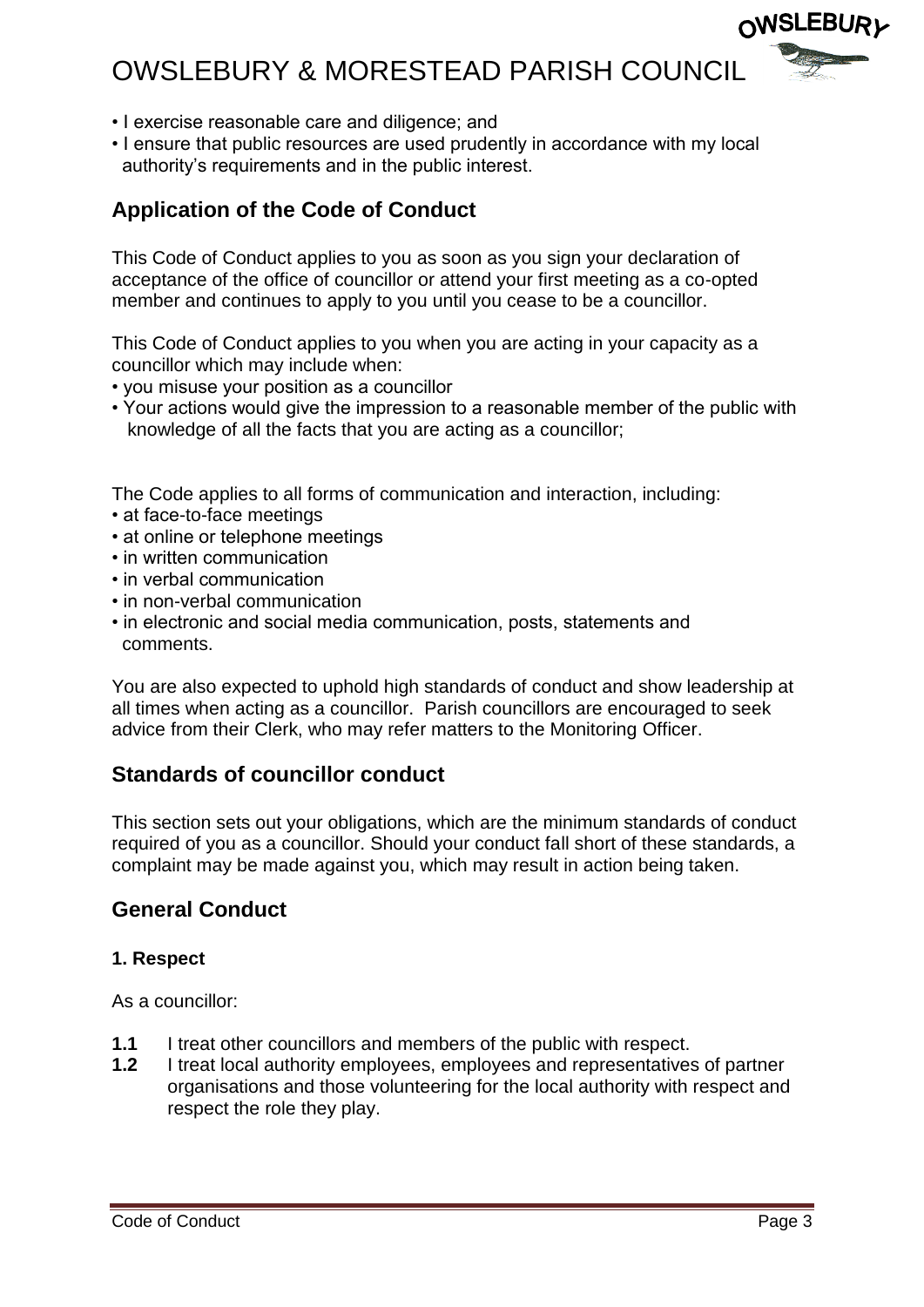

#### **2. Bullying, harassment and discrimination**

As a councillor:

- **2.1** I do not bully any person.
- **2.2** I do not harass any person.
- **2.3** I promote equalities and do not discriminate unlawfully against any person.

#### **3. Impartiality of officers of the council**

As a councillor:

**3.1** I do not compromise, or attempt to compromise, the impartiality of anyone who works for, or on behalf of, the local authority.

#### **4. Confidentiality and access to information**

As a councillor:

- **4.1** I do not disclose information:
	- **a**. given to me in confidence by anyone
	- **b**. acquired by me which I believe, or ought reasonably to be aware, is of a confidential nature, unless

**i**. I have received the consent of a person authorised to give it;

**ii.** I am required by law to do so:

**iii**. the disclosure is made to a third party for the purpose of obtaining professional legal advice provided that the third party agrees not to disclose the information to any other person; or

**iv**. the disclosure is:

- **1**. reasonable and in the public interest; and
- **2**. made in good faith and in compliance with the
- reasonable requirements of the local authority; and
- **3**. I have consulted the Clerk prior to its release.
- **4.2** I do not improperly use knowledge gained solely as a result of my role as a councillor for the advancement of myself, my friends, my family members, my employer or my business interests.
- **4.3** I do not prevent anyone from getting information that they are entitled to by law.

#### **5. Disrepute**

As a councillor:

**5.1** I do not bring my role or local authority into disrepute.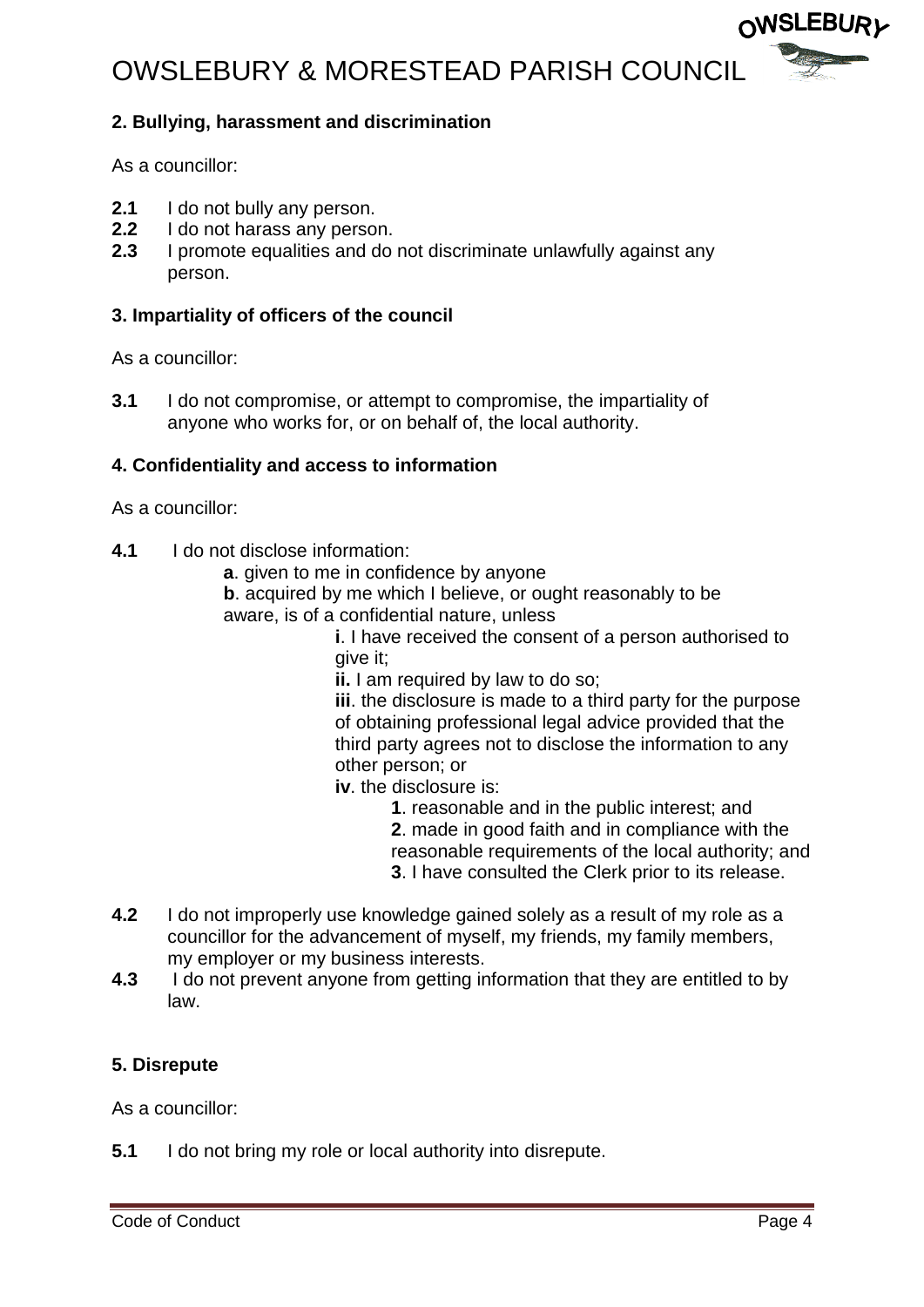

#### **6. Use of position**

As a councillor:

**6.1** I do not use, or attempt to use, my position improperly to the advantage or disadvantage of myself or anyone else.

#### **7. Use of local authority resources and facilities**

#### As a councillor

- **7.1** I do not misuse council resources.
- **7.2** I will, when using the resources of the local or authorising their use by others:

**a**. act in accordance with the local authority's requirements; and **b**. ensure that such resources are not used for political purposes unless that use could reasonably be regarded as likely to facilitate, or be conducive to, the discharge of the functions of the local authority or of the office to which I have been elected or appointed.

#### **8. Complying with the Code of Conduct**

As a Councillor:

- **8.1** I undertake Code of Conduct training provided by my local authority.
- **8.2** I cooperate with any Code of Conduct investigation and/or determination.
- **8.3** I do not intimidate or attempt to intimidate any person who is likely to be involved with the administration of any investigation or proceedings.
- **8.4** I comply with any sanction imposed on me following a finding that I have breached the Code of Conduct.

#### **9. Interests**

As a councillor:

**9.1** I register and disclose my interests.

#### **10. Gifts and hospitality**

As a councillor:

**10.1** I do not accept gifts or hospitality, irrespective of estimated value, which could give rise to real or substantive personal gain or a reasonable suspicion of influence on my part to show favour from persons seeking to acquire,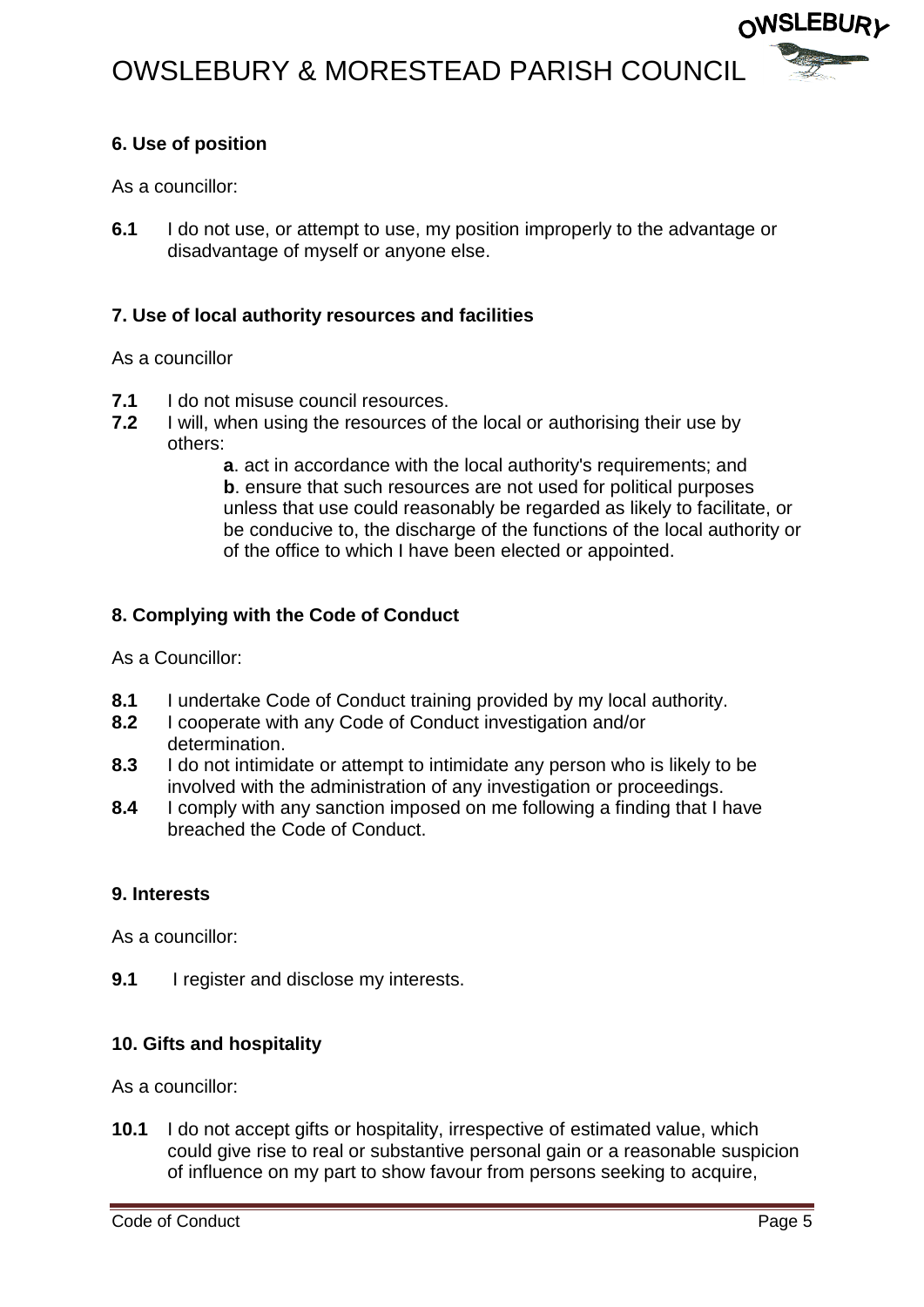

- **10.2** I register with the Clerk any gift or hospitality with an estimated value of at least £50 within 28 days of its receipt.
- **10.3** I register with the Clerk any significant gift or hospitality that I have been offered but have refused to accept.

# **The Seven Principles of Public Life**

The principles are:

#### **Selflessness**

Holders of public office should act solely in terms of the public interest.

#### **Integrity**

Holders of public office must avoid placing themselves under any obligation to people or organisations that might try inappropriately to influence them in their work. They should not act or take decisions in order to gain financial or other material benefits for themselves, their family, or their friends. They must disclose and resolve any interests and relationships.

#### **Objectivity**

Holders of public office must act and take decisions impartially, fairly and on merit, using the best evidence and without discrimination or bias.

#### **Accountability**

Holders of public office are accountable to the public for their decisions and actions and must submit themselves to the scrutiny necessary to ensure this.

#### **Openness**

Holders of public office should act and take decisions in an open and transparent manner. Information should not be withheld from the public unless there are clear and lawful reasons for so doing.

#### **Honesty**

Holders of public office should be truthful.

#### **Leadership**

Holders of public office should exhibit these principles in their own behaviour. They should actively promote and robustly support the principles and be willing to challenge poor behaviour wherever it occurs.

#### **Registering interests**

**OWSLEBURL**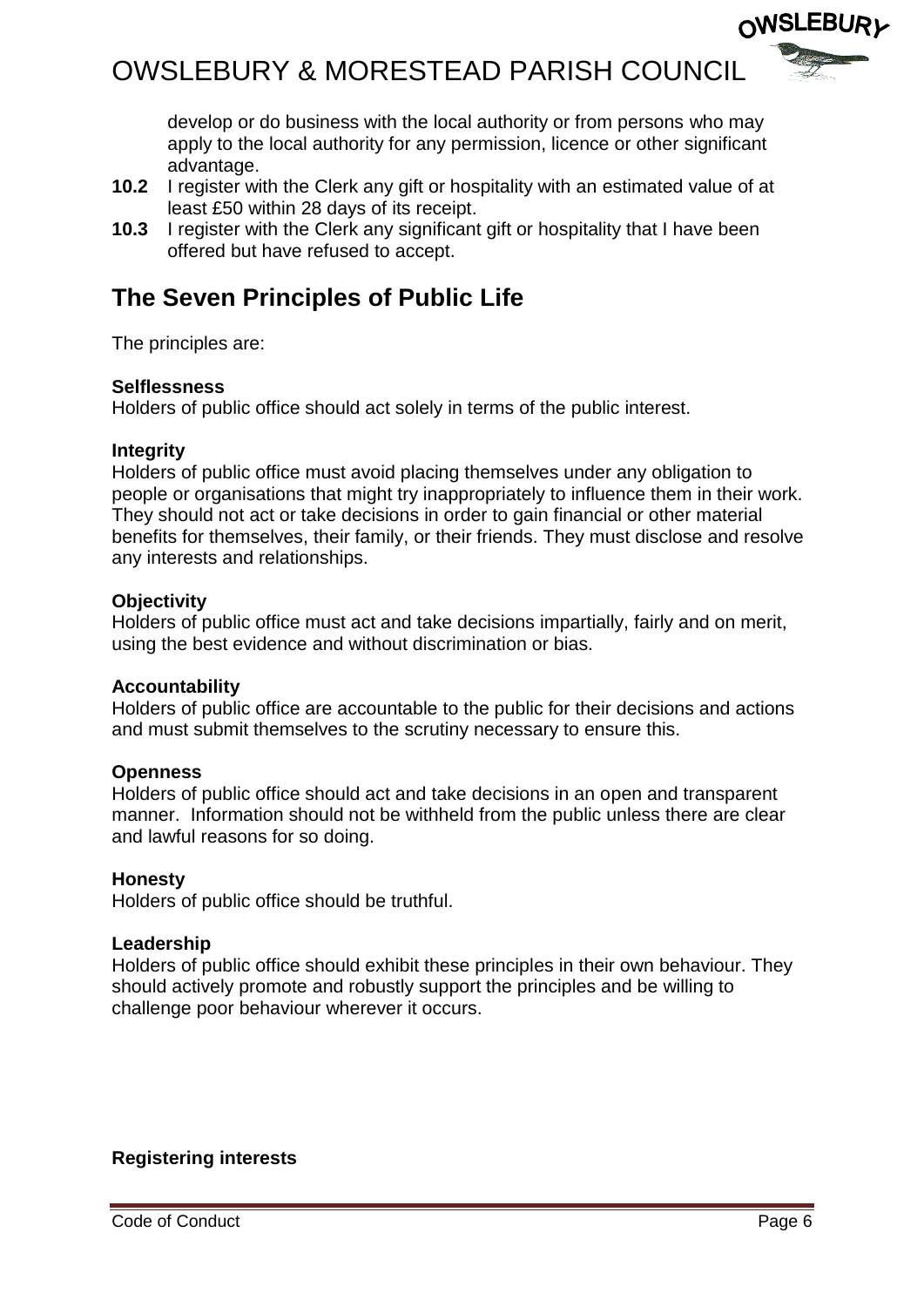Within 28 days of becoming a member or your re-election or re-appointment to office you must register with the Clerk the interests which fall within the categories which are as described in "The Relevant Authorities (Disclosable Pecuniary Interests) Regulations 2012". You should also register details of your other personal interests. "Disclosable Pecuniary Interest" means an interest of yourself or of your partner if you are aware of your partner's interest, within the descriptions. "Partner" means a spouse or civil partner, or a person with whom you are living as husband or wife, or a person with whom you are living as if you are civil partners.

**1**. You must ensure that your register of interests is kept up-to-date and within 28 days of becoming aware of any new interest, or of any change to a registered interest, notify the Clerk.

**2**. A 'sensitive interest' is as an interest which, if disclosed, could lead to the councillor, or a person connected with the councillor, being subject to violence or intimidation.

**3**. Where you have a 'sensitive interest' you must notify the Clerk with the reasons why you believe it is a sensitive interest. If the Clerk agrees they will withhold the interest from the public register.

#### **Non participation in case of disclosable pecuniary interest**

**1.** Where a matter arises at a meeting which directly relates to one of your Disclosable Pecuniary Interests you must disclose the interest, not participate in any discussion or vote on the matter and must not remain in the room unless you have been granted a dispensation. If it is a 'sensitive interest', you do not have to disclose the nature of the interest, just that you have an interest. Dispensation may be granted in limited circumstances, to enable you to participate and vote on a matter in which you have a disclosable pecuniary interest.

**2**. Where you have a disclosable pecuniary interest on a matter to be considered or is being considered by you as a Cabinet member in exercise of your executive function, you must notify the Clerk of the interest and must not take any steps or further steps in the matter apart from arranging for someone else to deal with it.

#### **Disclosure of Other Registerable Interests**

**1**. Where a matter arises at a meeting which directly relates to one of your other Registerable Interests, you must disclose the interest. You may speak on the matter only if members of the public are also allowed to speak at the meeting but otherwise must not take part in any discussion or vote on the matter and must not remain in the room unless you have been granted a dispensation. If it is a 'sensitive interest', you do not have to disclose the nature of the interest.

#### **Disclosure of Non-Registerable Interests**

**1**. Where a matter arises at a meeting which directly relates to your financial interest or well-being (and is not a Disclosable Pecuniary Interest) or a financial interest or well-being of a relative or close associate, you must disclose the interest. You may speak on the matter only if members of the public are also allowed to speak at the meeting. Otherwise you must not take part in any discussion or vote on the matter and must not remain in the room unless you have been granted a dispensation. If it is a 'sensitive interest', you do not have to disclose the nature of

∩WSLEBUR*y*